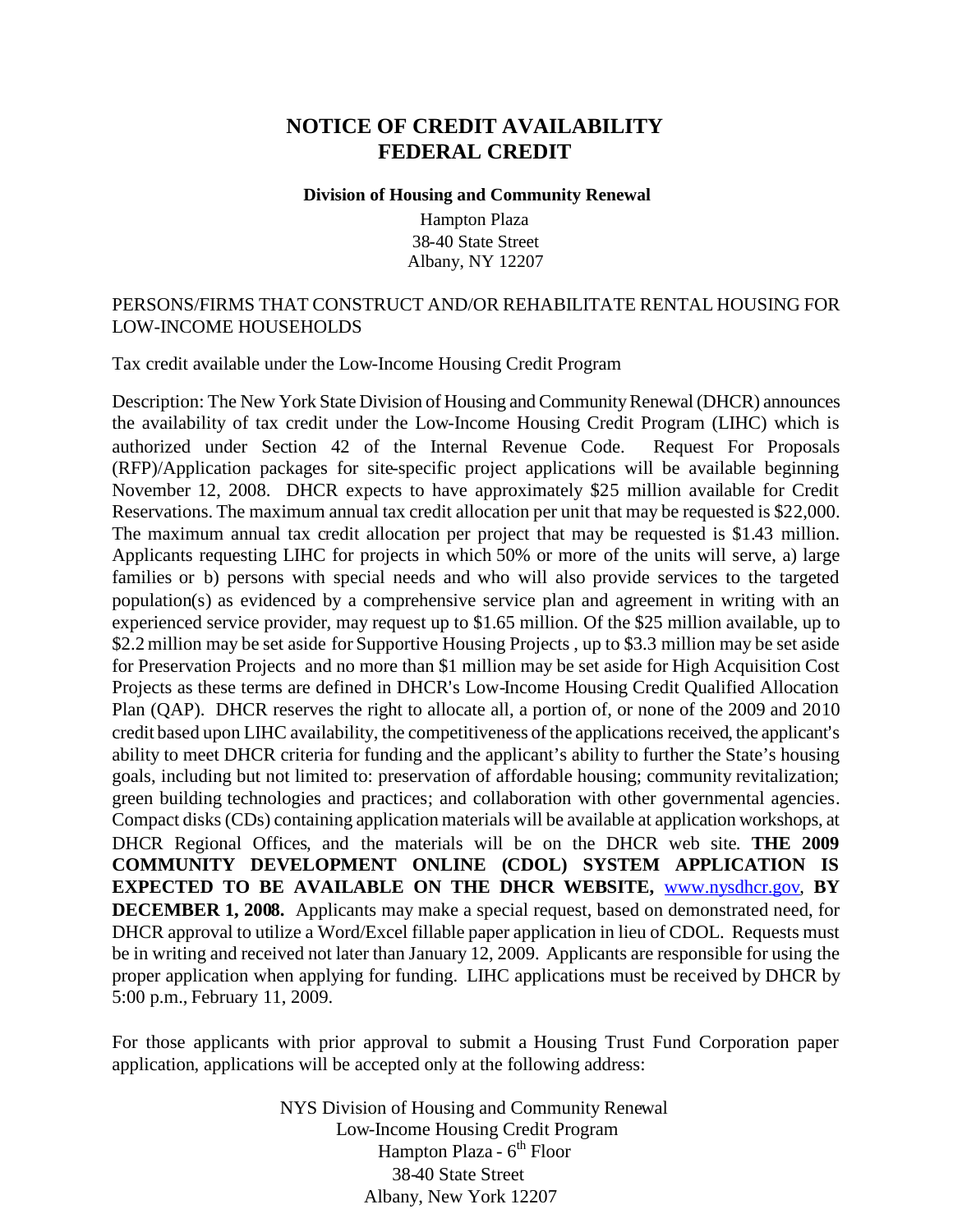## NO APPLICATIONS WILL BE ACCEPTED AFTER THIS DATE OR AT OTHER LOCATIONS

**Individualswho hand deliver applications must have picture identification and a transmittal letter, on organization letterhead, stating their name and authorizing that person to deliver the application. Applications delivered by commercial carrier must have a complete and legible return address. Failure to comply with these requirements may result in an application not being accepted.**

Applicants should also be aware of the following:

- Persons/firms that construct and/or rehabilitate rental housing that is reserved for lowincome households may apply for LIHC. The LIHC amount is based upon the actual cost of acquisition, rehabilitation and/or construction of rental properties for low-income households.
- Applications will be evaluated in accordance with the threshold and selection criteria contained in DHCR's QAP.
- Applications submitted in response to the NYS Housing Trust Fund Corporation Notice of Funding Availability issued concurrently with this Notice of Credit Availability (NOCA) which include a request for Credit will be reviewed by DHCR under this NOCA.
- An application fee of  $$2,000$  is due at time of application. Not-for-profit applicants (or their wholly-owned subsidiaries) which will be the sole general partner of the partnership/project owner or the sole managing member of the limited liability company/project owner may request a deferral of payment until credit allocation.
- Notices of award for applications submitted under this NOCA are expected to be mailed during the month of June 2009.

## **APPLICATION WORKSHOPS:**

**PROJECT** application workshops will be conducted at the following times and locations:

| Syracuse                                       | <b>Buffalo</b>                        |
|------------------------------------------------|---------------------------------------|
| Wednesday, November $12th$ at 10:00 AM         | Thursday, November $13th$ at 10:15 AM |
| Onondaga County Public Library                 | <b>Holiday Inn Express</b>            |
| The Curtain Auditorium                         | 601 Dingens Street                    |
| 447 S. Salina Street                           | Buffalo, NY                           |
| Syracuse, NY                                   |                                       |
|                                                |                                       |
| <b>Capital District</b>                        | New York City                         |
| Tuesday, November 18 <sup>th</sup> at 10:00 AM | Thursday, November $20th$ at 10:30 AM |
| Hampton Plaza Ballroom                         | NYC Regional Office, Room 510         |
| 38-40 State Street                             | 25 Beaver Street                      |
| Albany, NY                                     | New York, NY                          |
|                                                |                                       |

View [Workshop](http://www.nysdhcr.gov/Funding/UnifiedFundingMaterials/2009/WorkshopAgenda.htm) Agenda